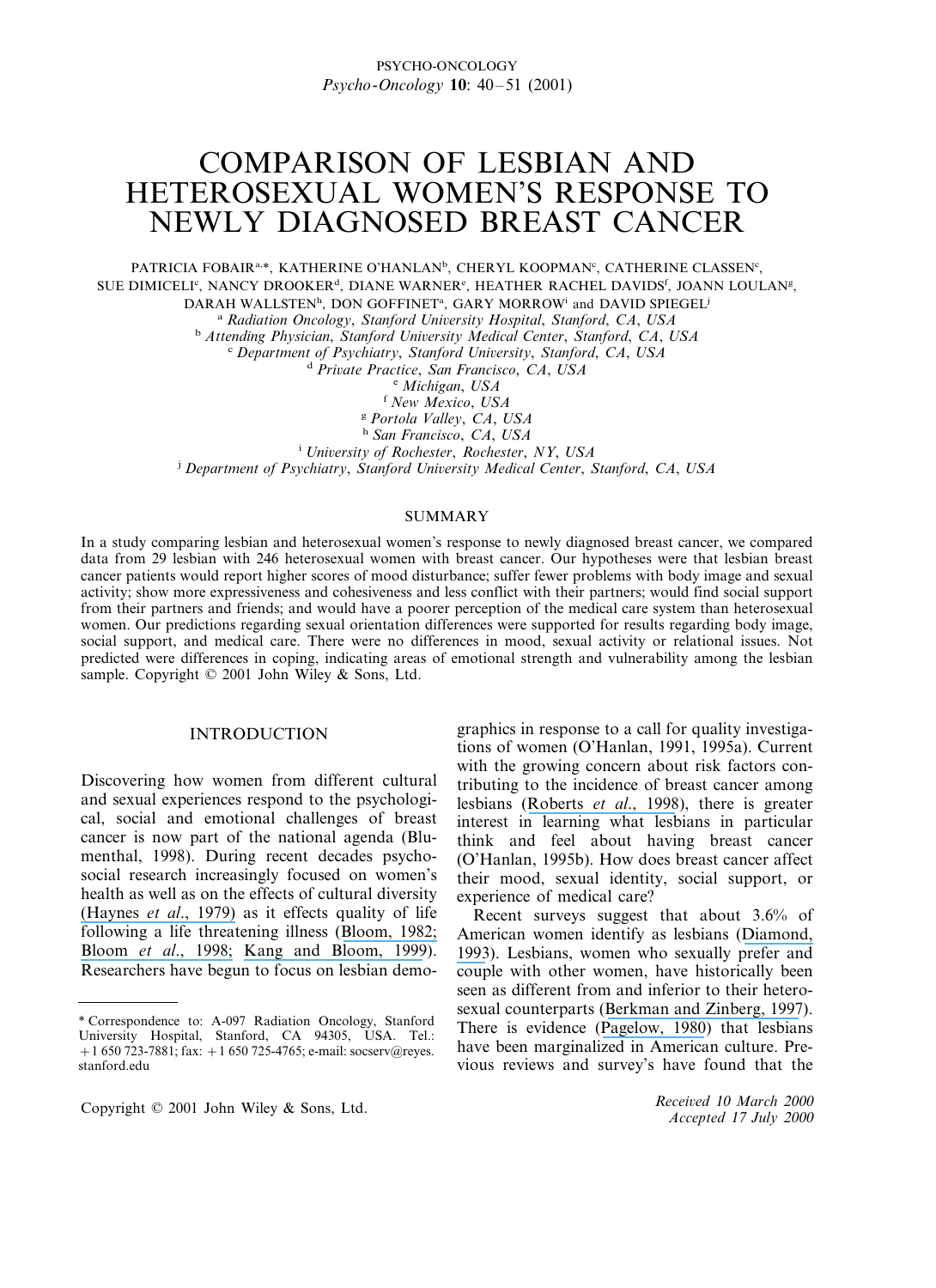women who identify as lesbian can as a consequence experience higher levels of stress, reduced social support from families of origin, and a strained relationship with the health care system (Stevens and Hall, 1988; O'Hanlan, 1995b; Rankow, 1995; Bradford and Ryan, 1998).

While much has been much written on the psychological experience of women following a breast cancer, most studies have not made comparisons with heterosexuals. It may be assumed that the data predominantly describes the experience of heterosexual women, as research results were not obtained or stratified by sexual identity. A critical question raised and discussed by (O'Hanlan, 1995b) is whether lesbians with health problems such as breast cancer might face either greater or different challenges than heterosexual women in coping with breast cancer. Studies similar to those of (Pagelow, 1980; Roberts *et al*., 1998) comparing lesbian and heterosexual groups to determine differences are needed.

#### *Mood*

Previous research demonstrates that women with a diagnosis of breast cancer experience significant emotional and social distress (Bloom, 1987; Fallowfield *et al*., 1990; Ganz *et al*., 1992, 1998; Bloom *et al*., 1998). Expressing emotions is helpful in reducing social isolation and improving coping (Greer *et al*., 1979; Spiegel, 1999). Cancer patients who are able to ventilate strong feelings directly may cope better with cancer (Spiegel, 1999). A substantial minority of breast cancer patients suffer persistent symptoms of emotional distress following treatment which can interfere with medical treatment and quality of life (Ell *et al*., 1989). None of these studies identify the psychosocial distress was experienced differently between the lesbian and heterosexual groups.

## *Coping styles*

Coping with cancer involves both managing medical information about the disease and treatment as well as balancing the many other aspects of life (Jarrett *et al*., 1992; Classen *et al*., 1996; Spiegel, 1999). Coping patterns range from passive to active in behavior, and from emotionally optimistic with fighting spirit to stoic acceptance, denial, or helpless/hopelessness. Previous research has demonstrated a relationship between coping style, and current and long-term psychological adjustment among breast cancer patients (Watson *et al*., 1991; Jarrett *et al*., 1992; Carver *et al*., 1993). In addition, Carver *et al*. (1993) found a general attitude of optimism at the time of diagnosis, before surgery, was predictive of better 3-, 6-, and 12-month subjective well-being.

Lesbians experiencing exclusion from the mainstream culture develop a coping style to deal with the stresses of their minority status (Pagelow, 1980; Sophie, 1987), are more independent than their heterosexual counterparts, and have developed a positive self-image (Pagelow, 1980; Sophie, 1987). It would be important to know if lesbians with breast cancer have a different adjustment than heterosexual women in the mainstream culture.

## *Interpersonal relations*: *body image*, *intimacy and sexual functioning*

Changes in body image, loss of libido, and sexual dysfunction from surgical removal of the breast have been documented. While previous research has shown that body image may be influenced by mastectomy, or lumpectomy (Fallowfield and Hall, 1991; Schover, 1991), research suggests that lesbian culture places less emphasis on size, body weight, and is less focused on the visual aspects of breasts or physical appearance. Loulan (1984), Herzog *et al*. (1992) and O'Hanlan (1995a,b) reported that in lesbian culture, there may be less overt focus on appearances or sexual anatomy, and more focus on an individual's personality traits (O'Hanlan, 1995a,b). This finding leads to an important question regarding women diagnosed with breast cancer; do lesbian and heterosexual women differ regarding mood, body image, and loss of libido following treatment for breast cancer?

The role of interpersonal relationships and intimacy may differ between same-sex couples and heterosexual couples. Interpersonal dependency, compatibility and intimacy was examined in a study of lesbian and heterosexual relationships among college students, ages 23–35 (Hurlbert and Apt, 1993). While sexual satisfaction was similar for both, lesbians demonstrated greater interpersonal dependency, compatibility, and intimacy. Heterosexual women scored significantly higher on sexual desire, sexual fantasy, sexual assertiveness and frequency of sexual activity. What isn't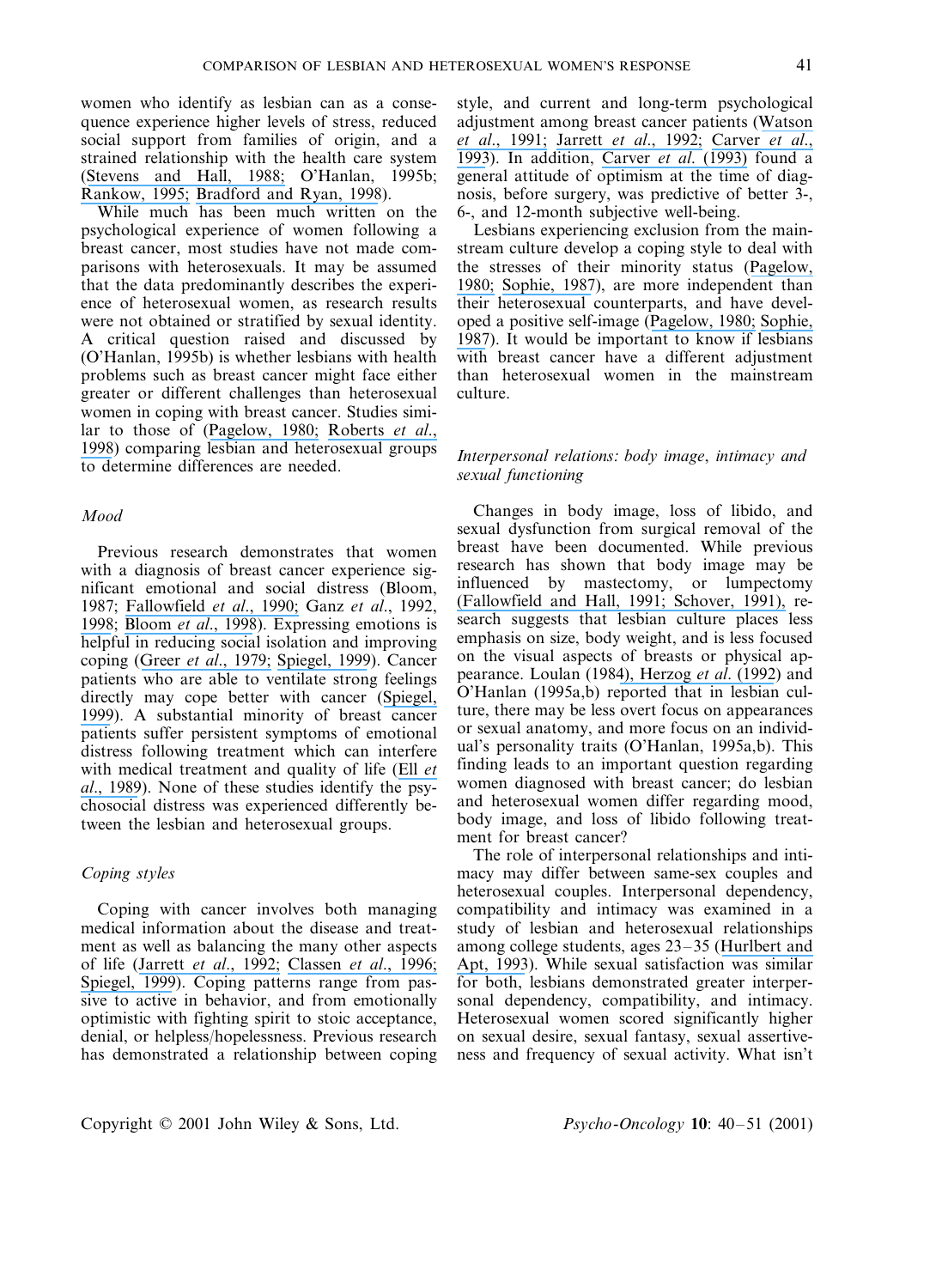known is whether these results remain similar with older age groups and/or with breast cancer survivors.

## *Social support*

Social support is an important buffer in coping with the stresses of life (Berkman and Syme, 1979). Social support from immediate family, friends, co-workers or religious organizations has been shown to be important in accommodating the stress of adjusting to a new breast cancer diagnosis (Bloom, 1982). Lesbians may not have the same degree of social support as their heterosexual counterparts have from their families of origin, coworkers or religious organizations (Bradford *et al*., 1994). However, lesbians frequently develop a broad chosen family as a social and support network, which may include prior domestic partners, close friends, accepting family, and the family of their current domestic partners (Bradford *et al*., 1994). Such differences in social support may dramatically affect the quality of life and recovery from breast cancer among lesbians and deserves study.

#### *Access to and utilization of medical care*

Lesbians have been shown to access and utilize modern medical care less than heterosexual women (Trippet and Bain, 1992; O'Hanlan, 1995b). This may be due to: prior experience of insensitive or uninformed healthcare providers (Dardick and Grady, 1980; Smith *et al*., 1985; Kass *et al*., 1992; Bradford *et al*., 1994; Berkman and Zinberg, 1997), problems with access to and invisibility in mainstream medical care (Glascock, 1981; Deevey, 1990; Robertson, 1999), internalized homophobia or learned shame (Stevens, 1994), the anticipation of discriminatory medical care (Stevens and Hall, 1988; Hitchcock and Wilson, 1992), lower income (Bybee, 1990), and failure to perceive their need for routine care (Bradford *et al*., 1994). Sensing hostility toward them, between 67 and 72% of the lesbians elected not to reveal their orientation to health providers (Glascock, 1981; Johnson *et al*., 1981; Cochran and Mays, 1988).

In this study, we compared questionnaire responses of lesbian and heterosexual women, following a breast cancer diagnosis regarding their psychosocial experience of emotional distress, coping, body image, sexual attractiveness and activity, social support from family of origin, or partners and friends, their family expressiveness, cohesion and conflict, their attitudes about medical care for breast cancer, and whether the lesbian group was at greater risk for psychosocial distress.

#### *Hypotheses*

In this paper, responses of lesbian and heterosexual breast cancer survivors who volunteered to be in an intervention study are compared. Based on the literature as well as informal interactions, we predicted that:

- 1. *Mood*: Due to lack of supportive relationships with families of origin and/or medical staff, lesbian breast cancer patients would report higher scores in mood distress.
- 2. *Body image*/*sexual activity*: Lesbians would suffer fewer problems with body image and fewer problems with sexual activity as a result of a breast cancer diagnosis.
- 3. *Relational issues*: Lesbians would show more expressiveness and cohesiveness, and less partnership conflict than heterosexual women.
- 4. *Social support*: Lesbians would more likely obtain social support from their partners and friends than heterosexual women. We predicted better partner and community support and poorer extended family support scores for lesbians.
- 5. *Medical care*: Lesbians would have a poorer perception of the medical care system than heterosexual women. We predicted that lesbian breast cancer survivors would report less satisfaction and more suspicion of their health care providers than heterosexual breast cancer survivors and more difficulty communicating and less of personal control with their health care providers.

## **METHODS**

#### *Data sources*

The present study of lesbians with primary breast cancer was designed as a 'special population' comparison with heterosexual women with primary breast cancer participating in a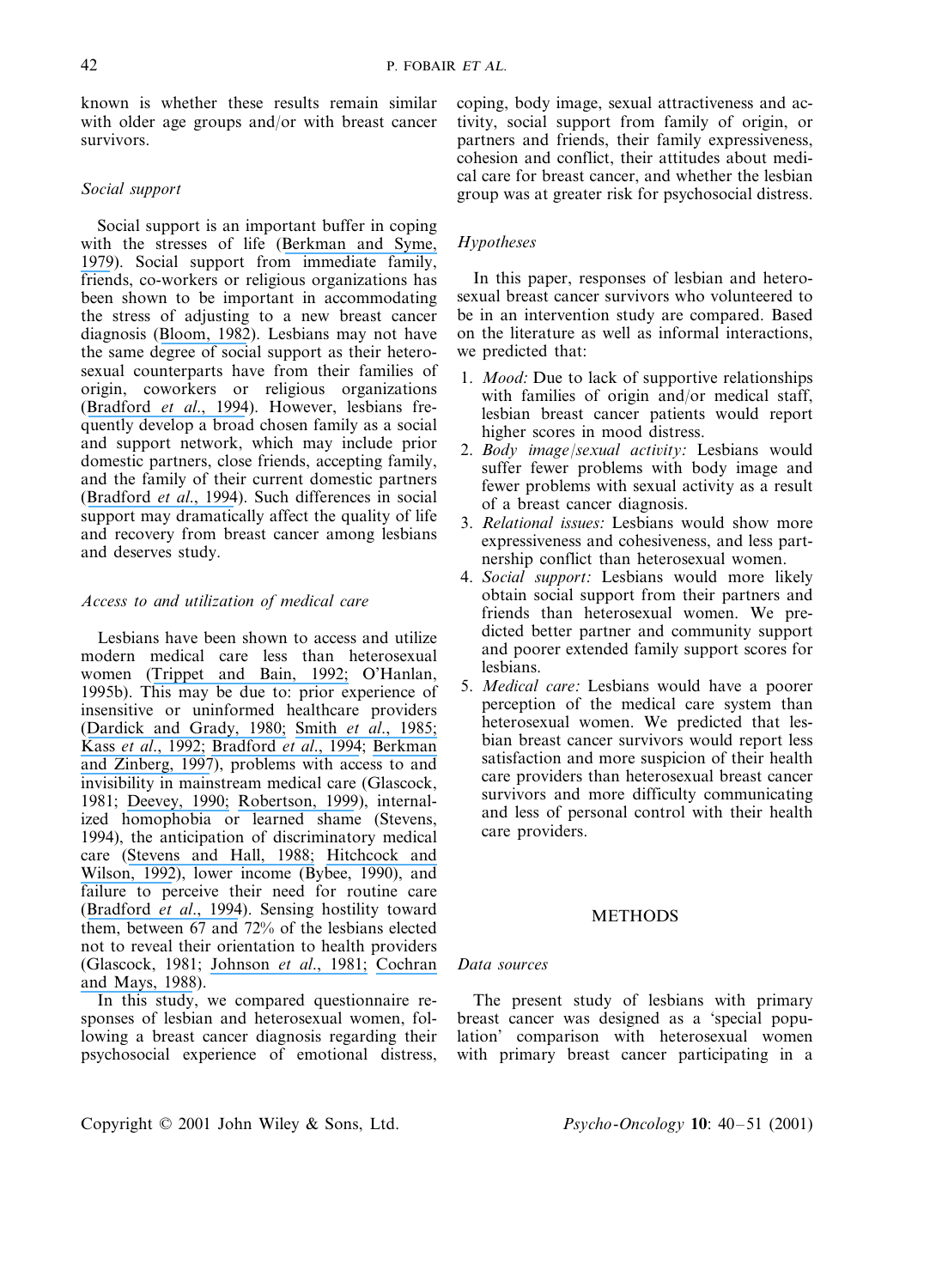multicenter trial. Along with testing specific hypotheses, this is also intended to be a descriptive study given that so little has been reported in the literature describing lesbians with breast cancer.

In this paper we report on baseline data from two separate intervention studies—a multicenter trial for heterosexual women with breast cancer and a single site trial for lesbians with breast cancer. The heterosexual trial included 273 patients recruited from two academic sites and nine oncology practices which were members of the Community Clinical Oncology Program (CCOP) (Classen *et al*., 2000). The data from the lesbian sample came from 29 women recruited in the greater Bay Area of Northern California who agreed to provide information about their breast cancer experience.

In this paper the baseline data from 29 lesbians are compared with 246 women from the multicenter trial who indicated that they were heterosexual and had a college education. A later paper will examine the changes experienced for the 20 lesbians who completed the intervention and were studied at three additional points of time.

The lesbian patients were solicited for participation in this study by newspaper stories, advertisements, fliers, and brochures distributed to physicians' offices and community agencies, as well as talks at community agencies and physicians' offices.

For both samples, eligibility to participate in the psychosocial intervention trial required: (1) a biopsy-confirmed diagnosis within the past year of primary breast cancer in stages I through IIIA; (2) completion of initial surgical treatment; and (3) no detectable disease present. All subjects could undergo, during this period, chemotherapy, radiation therapy, and/or hormone therapy. Women were ineligible to participate if they had any of the following: (1) evidence of metastases beyond adjacent lymph nodes, including chest wall involvement, bone, or viscera; (2) cancer recurrence prior to randomization; (3) other cancers except for basal cell or squamous cell carcinoma of the skin or in situ cervical cancer within the past 10 years; (4) other major medical problems were present and likely to limit life expectancy to less than 10 years; (5) a history of major psychiatric illness for which the patient had been hospitalized or medicated, with the exception of depression or anxiety treated for a period of less than 1 year; or (6) attendance at a cancer support group for more than 2 months prior to study recruitment.

#### *Measures*

The Background questionnaire, an 11-item measure, was used to collect demographic information, including age, education, employment status, main occupation, household income, sexual orientation, religious affiliation, marital/relationship status, and the number of children (Miller EL. 1991. Background Questionnaire. Unpublished Measure).

#### *Distress*

Two measures of emotional distress were used in this study, the Profile of Mood States (POMS) and the Impact of Events Scale (IES). The POMS (McNair *et al*., 1971) was used to assess mood disturbance. Participants were asked to indicate the extent to which 65 mood-descriptive adjectives (such as: tense, angry, sad, clearheaded) describes their mood during the past week. Each adjective is rated on a 5-point Likert scale ranging from not at all to extremely. The POMS yields a score for total mood disturbance based on five subscales: anxiety, depression, hostility, confusion, vigor, and fatigue. Internal consistency has been shown to range from 0.87 to 0.95. Test-retest reliability for individual subscales has been shown to range from 0.65 to 0.74 (McNair *et al*., 1971) on comparisons made between initial intake and the follow-up after psychosocial treatment. Concurrent validity has been demonstrated by correlating the POMS subscales with the subscales of the Hopkins Symptoms Distress Scale (Parloff *et al*., 1954). Internal consistency for the lesbian sample was 0.98 for total mood disturbance.

The IES (Horowitz et al., 1979) was used as a measure of traumatic stress symptoms after a stressful life event. This 15-item scale assesses the extent to which the participant experiences intrusion and avoidance symptoms following the traumatic stressor of being diagnosed with breast cancer. Intrusion is characterized by unbidden thoughts and images, troubled dreams, strong pangs or waves of feelings. Avoidance responses included ideational constriction, denial of the meanings and consequences of the event, blunted sensation, behavioral inhibition or counter phobic activity, and awareness of emotional numbness. Respondents are asked to indicate 'how frequently these comments were true for you during the past seven days' by endorsing 'not at all',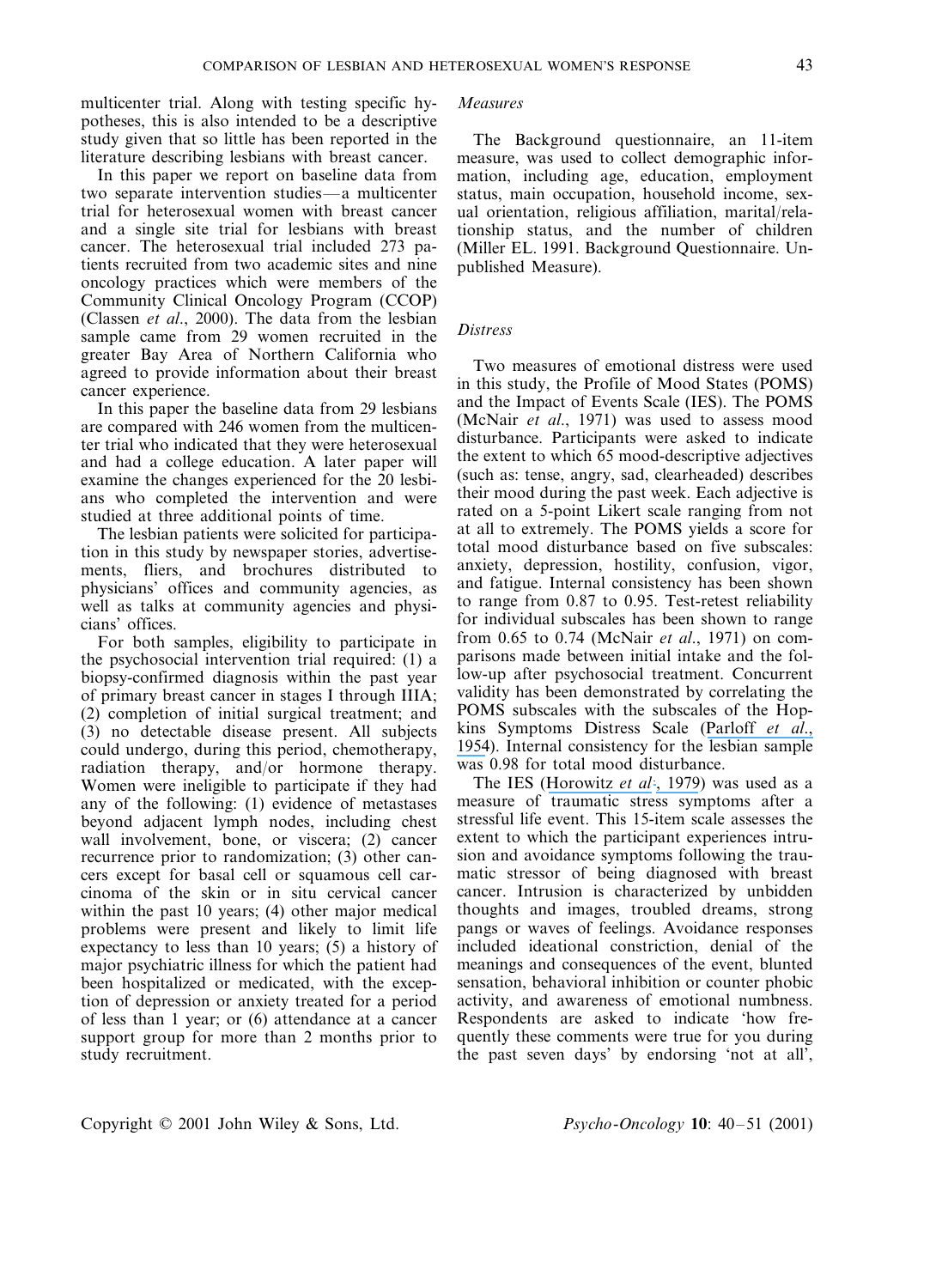'rarely', 'sometimes', or 'often', which are scores 0, 1, 3 and 5, respectively. The IES has been used extensively in research on stressful life events and has been shown to have good psychometric properties (Horowitz *et al*., 1993). Cronbach's alpha for the present sample was 0.92 for the total score,  $0.\overline{87}$  for intrusion, and  $0.87$  for avoidance.

#### *Body image*/*sexual activity*

The Body Image and Sexuality Scale for Women With Breast Cancer (BISS: Zarcone J, Classen C, Smithline L, Spiegel D. 1993. The Body Image and Sexuality Scale for Women with Breast Cancer (BISS). Unpublished Scale) is designed to assess the impact of having breast cancer on a woman's sexuality and body image. There are 28 items that ask the respondent questions about her experience prior to having breast cancer and since having breast cancer. These include questions regarding satisfaction with her physical attractiveness, how comfortable she is with her body, satisfaction with her sex life, how breast cancer has impacted her sex life, and the importance of her breasts to herself and her partner. The respondent indicates her answer on a 5-point sale with the option of indicating that the item is not applicable. In addition, there is a list of 18 symptoms that are common following treatment for breast cancer. The respondent is asked to indicate the extent to which each of them has negatively affected her sexual experience. The 18 items are rated on a 4-point scale from 'no effect' to 'extremely negative' with the option of indicating the item is not applicable. This is an unvalidated measure that was designed for the parent study as a first step towards understanding the impact of breast cancer on women's sexuality and body image. In this study six items were used for analysis: 'How comfortable are you showing your body to others before/since having breast cancer?', 'How comfortable were you with your body weight prior to/since having breast cancer?', 'How satisfied are you with your sex life before/since having breast cancer?'.

The Sexual Activity Questionnaire (SAQ) (Thirlaway *et al*., 1996) consists of three sections assessing marital/partner status, reasons for sexual inactivity (if applicable) and levels of sexual functioning. Inadvertently, only the first two sections were used in this study concerning the presence of an intimate relationship and sexual activity at the moment. Additional questions provide patients opportunity to explain why they are not sexually active. This measure was shown to be valid and reliable in a study of the effects of long-term tamoxifen on the sexual functioning of women at high risk of developing breast cancer (Thirlaway *et al*., 1996).

#### *Relational issues*

The Family Relations Index (FRI) is a subscale of the Family Environment Scale (Moos and Moos, 1986). This 27-item true/false subscale consists of three domains: cohesion, expressiveness, and conflict. It includes such items as 'we fight a lot in our family . . . family members really help and support one another', and 'we are usually careful about what we say to each other'. The scale has been widely used, with good concurrent and predictive validity described in the manual. We have previously found it to predict later mood disturbance among metastatic cancer patients (Bloom, 1982; Spiegel and Bloom, 1983; Spiegel *et al*., 1983). In the present sample, the Cronbach alpha was 0.91 for the total FRI, 0.88 for cohesion, 0.76 for expressiveness, and 0.80 for conflict.

### *Social support*

The Social Network and Support Assessment (SNSA) is a paper and pencil measure adapted from Berkman's Social Network Index, a structured interview used in the Established Populations for Epidemiological Studies of the Elderly (EPESE) and from the MacArthur Foundation Research Network on Successful Aging. It was used to assess the amount and quality of social contacts and support. Berkman's Social Network Index has been used extensively to explore patients' social networks (number of contacts; Berkman and Syme, 1979), the quality of support contact (Berkman, 1986), how satisfied patients are with the support they receive (Seeman and Berkman, 1988), and the inverse relationship between social support and mortality (Seeman *et al*., 1993). The SNSA includes such items as 'How often does your spouse/partner make you feel loved and cared for?' and 'How satisfied are you with the kinds of relationships you have with your friends and relatives?'. The lesbian and heterosexual samples were compared on each of the individual item.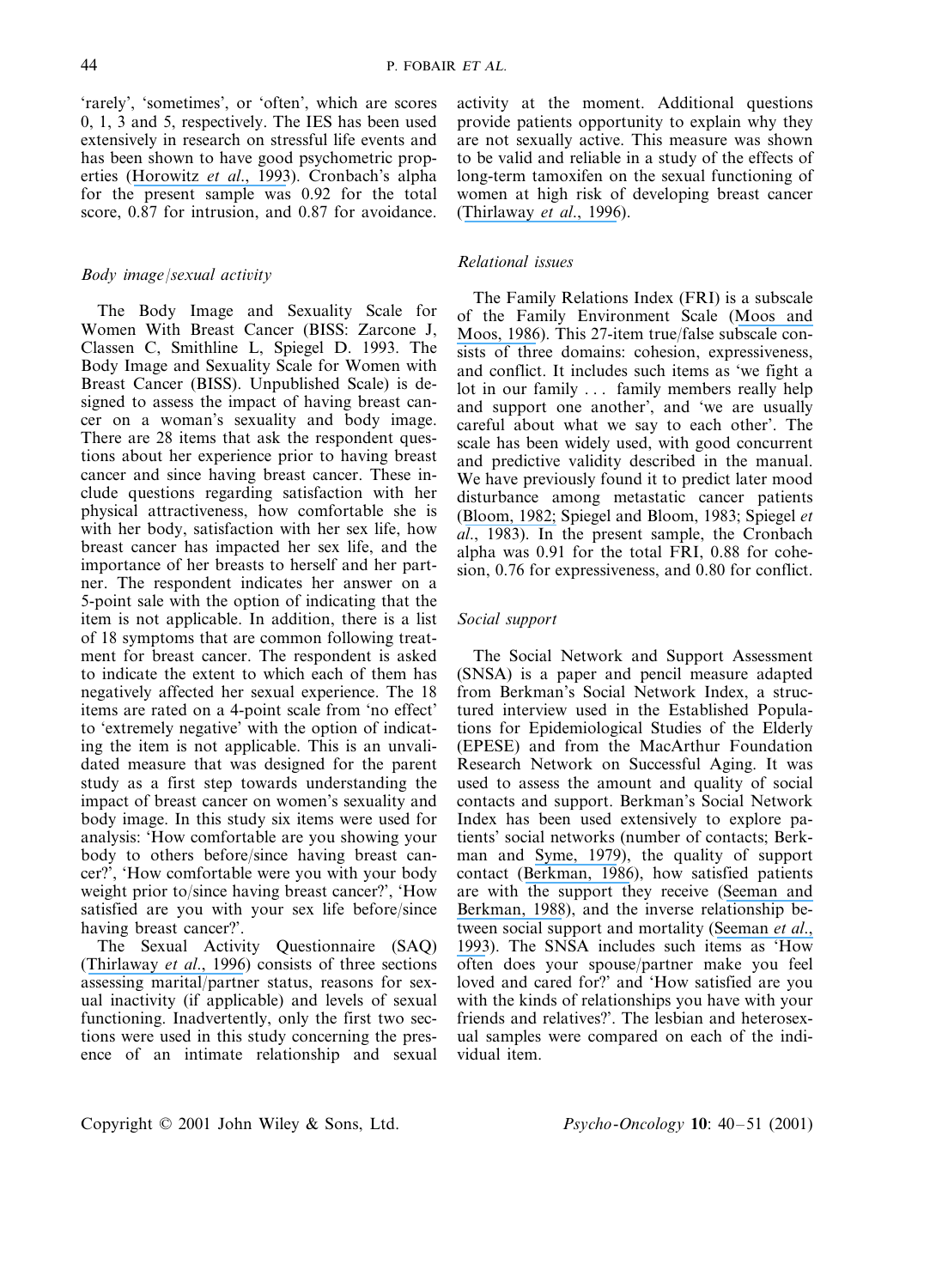## *Medical care*

Two measures of satisfaction with medical care were used in this study the Medical Interaction Scale of the CAncer Rehabilitation Evaluation System (CARES) and the Patient Rating Scale of Physicians (PRSP). The Medical Interaction Scale is an 11-item component of the CARES (Schag and Heinrich, 1989, 1990). One of the five subscales of the CARES, it was developed to assess the extent to which patient have problems with one's medical team around obtaining information, control and communication. It includes such items as 'I find that the medical team withholds information from me about my cancer' and 'I have difficulties asking doctors questions'. The respondent is asked to indicate how best the statement applies to her using a 5-point scale from 'not at all' to 'very much'. The CARES scale is used both as a clinical and research tool and has been validated and shown to have excellent testretest reliability. Cronbach's alpha on the lesbian sample was 0.83.

The PRSP was developed to assess the patient's attitudes toward health care providers (Warner D, Zarcone J. 1993. Patient Rating of Physician Scale. Unpublished). The PRSP consists of the following three items: 'I am satisfied with the care I received from my treating physician'; 'I trust that my physician represents my best health care interest'; and 'my health care provider includes my partner/spouse in discussions of my medical care regarding breast cancer'. The respondent is asked to indicate how best the statement applies to her by using a 5-point Likert scale ranging from 'not at all' to 'extremely'. These items were added to augment the CARES Medical Interaction Scale. The content validity of this measure was supported by the favorable evaluations of an expert panel comprised of ten researchers with extensive experience in breast cancer treatment and research. In this sample, the Cronbach alpha was 0.63 for raw variables, 0.71 for standardized variables for the PRSP. This low score can be understood, perhaps as the result of creating a short scale to cover a large domain.

## *Coping*

The following coping measures were included for descriptive purposes only.

The Courtauld Emotional Control Scale (CECS: Watson and Greer, 1983) is a 21-item measure which asks the respondent to indicate the extent to which they control expressions of anger, anxiety and depression. The participant is asked to indicate how far each of seven statements describes how she generally reacts when she feels angry. Similar statements are rated for when she feels anxious and when she feel unhappy. Examples of the statement include 'I keep quiet' or 'I let others see how I feel'. In our sample, Cronbach's alpha was 0.85 for anger, 0.91 for anxiety, and 0.88 for depression.

The Mini-MAC (Watson *et al*., 1994) is a 29 item version of the Mental Adjustment to Cancer scale (MAC: Watson *et al.*, 1988), a self-report questionnaire designed to assess coping responses to cancer. There are five subscales: fighting spirit, helpless/hopeless, anxious preoccupation, fatalism, and denial/avoidance. Respondents are asked to indicate the extent to which item applies to them on a 4-point scale from 'definitely does not apply to me' to 'definitely applies to me'. Examples of items are 'At the moment I take one day at a time', 'I see my illness as a challenge', and 'I feel like giving up'. Although the original MAC has been used with cancer patients to determine the extent to which they have adjusted to living with cancer (Pettingale *et al*., 1985; Greer *et al*., 1989; Schwartz *et al*., 1992), there has been limited research using the Mini-MAC. Internal consistency of the subscales for the present sample are 0.56 for fighting spirit, 0.89 for anxious preoccupation, 0.72 for fatalism, 0.91 for helpless/ hopeless, and 0.79 for cognitive avoidance, from 0.65 (fatalism) to 0.84 (fighting spirit). The MAC is widely used with breast cancer patients to determine the extent to which they have adjusted to living with cancer (Pettingale *et al*., 1985; Watson *et al*., 1988; Greer *et al*., 1989).

## *Data analysis*

Means and standard deviations (S.D.s) were calculated to describe the distributions of the lesbian and heterosexual women demographic, medical and psychological factors that were measured on continuous scales. Percentages were computed to describe the distributions of the demographic variables that were assessed using categorical measures, followed by chi-square tests of significance. *t*-Tests for independent samples were used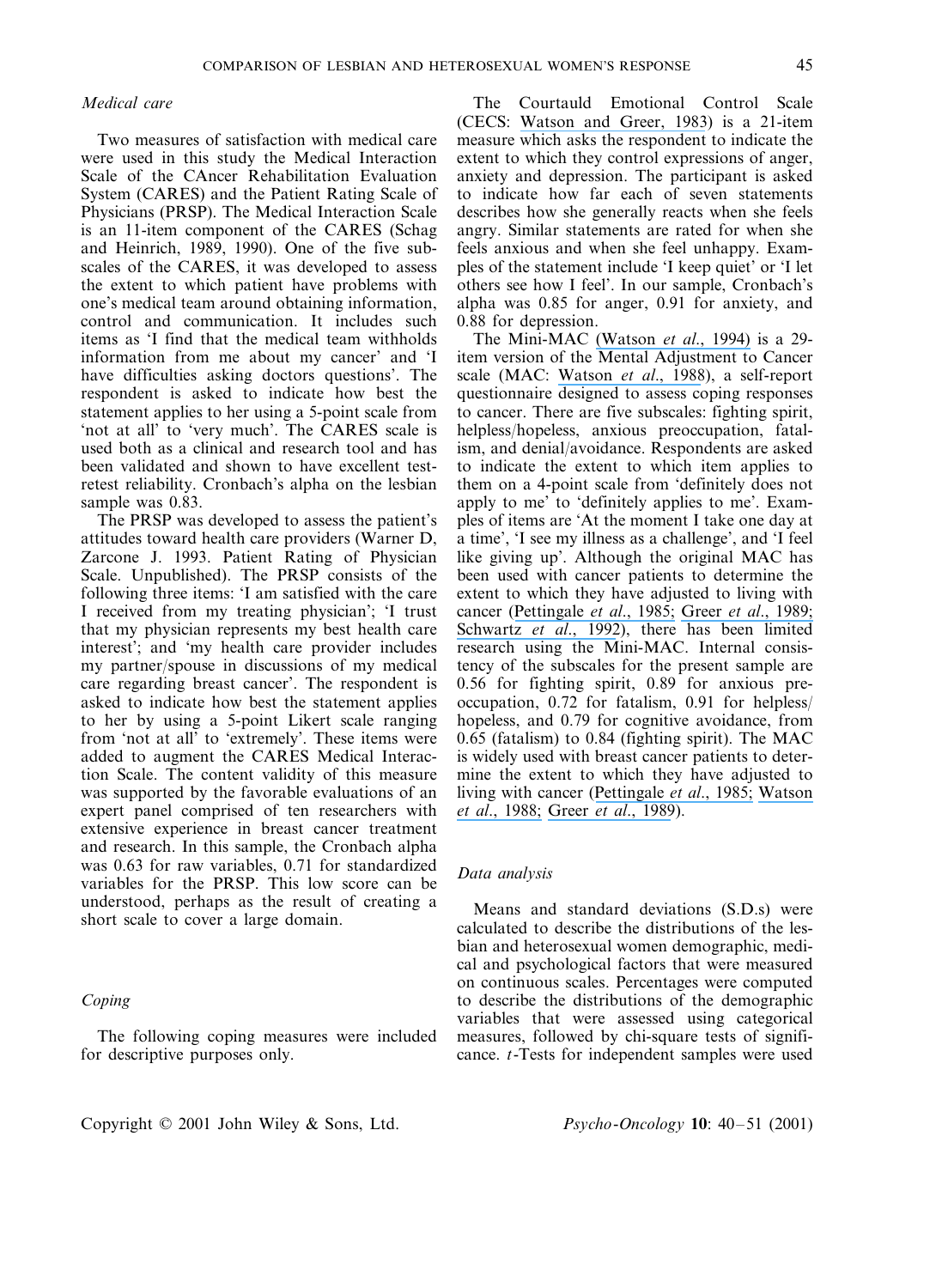to examine the statistical significance of differences in mean scores on the demographic variables assessed on continuous scales (e.g. age), and the following measures: POMS, IES, CECS, MAC, BISS, SAQ, FRI, Yale Social Support Index, and PRSP. These *t*-tests were computed on mean raw scores at baseline. In this paper the two samples are compared.

#### RESULTS

Demographic characteristics for both samples are summarized in Table 1. Among the socio-economic demographics there were no differences between the two samples in age, number of women employed, income, or ethnicity. Lesbians in this sample had more years of graduate education ( $p = 0.01$ ). Lesbians were more likely to report employment in professional careers ( $p=$ 0.02), than heterosexual women. Heterosexual women were more likely to be partnered  $(p =$ 0.01) and to have had children ( $p=0.00$ ).

In examining medical variables, lesbian and heterosexual samples were comparable in stage of disease, and experience with surgery, radiation, hormone and chemotherapy treatments. An area where a significant difference did appear was 'time since diagnosis'. Lesbian participants were further from treatment, 15 months versus 7 months for heterosexual women  $(p = 0.05)$  at assessment.

#### *Tests of the hypotheses*

Results for both samples are presented on Table 2.

*Mood*. The first prediction, that lesbians would report greater emotional distress was not supported. Using 2-tailed *t*-tests, lesbian mean scores reported more intrusive reactions (on the IES) and less avoidance in reaction to having cancer  $(p=0.07)$ . Although mean scores of emotional distress were somewhat higher on the POMS for lesbians, there was no significant difference between lesbian and heterosexual breast cancer patients on the POMS total score.

*Body image/sexual activity.* The prediction that lesbians would suffer fewer problems with body image was confirmed by the data, while the corollary predicting better sexual functioning at baseline than heterosexual breast cancer patients, was not confirmed. Lesbians were significantly more comfortable in showing their body to others both prior to having breast cancer  $(p = 0.001)$ , as well as following having breast cancer  $(p = 0.01)$ . There was no significant difference in the number of lesbian or heterosexual patients who were currently engaged in having intimate relationships or engaging in sexual activity. There was a trend  $(p = 0.07)$  for heterosexual breast cancer patients to report having greater satisfaction with their sex lives before cancer. There was no difference between the groups in sexual satisfaction after breast cancer. Among the women who said they were not currently sexually active, lesbians were more likely than heterosexual patients to say that they were not interested in sex ( $p=0.05$ ).

*Relational issues*. The data did not confirm the hypothesis that lesbians would demonstrate greater ability to express their feelings, show more cohesiveness in their relationships, or score higher in their ability to deal with conflict. Using the FRI measure, no significant differences were observed between the lesbian and heterosexual groups in mean scores on expressiveness, cohesiveness or ability to deal with conflict.

*Social support*. Lesbians were shown to be more likely to obtain social support from their partners and friends. Lesbian patients more than the heterosexual women felt that their partners made them feel loved and cared for  $(p = 0.03)$ ; that their partners were willing to listen  $(p=0.03)$ ; and could be counted on for daily tasks to help them during the cancer experience  $(p > 0.01)$ . Furthermore, lesbians rated their friends higher than did heterosexual women in being helpful to them by giving advice about medical, financial or family problems  $(p = 0.004)$ . However, contrary to our prediction, lesbians, compared to heterosexuals, rated their friends as being potentially more critical of them  $(p < 0.01)$ .

Heterosexual breast cancer patients were more likely than lesbians to report that their spouses made 'too many demands on them'  $(p = 0.03)$ . As predicted heterosexuals received greater social support among from their relatives than did lesbians, and had significantly more relatives living nearby  $(p < 0.0001)$ , especially relatives with whom they felt close ( $p > 0.05$ ). The heterosexual women reported having more supportive relatives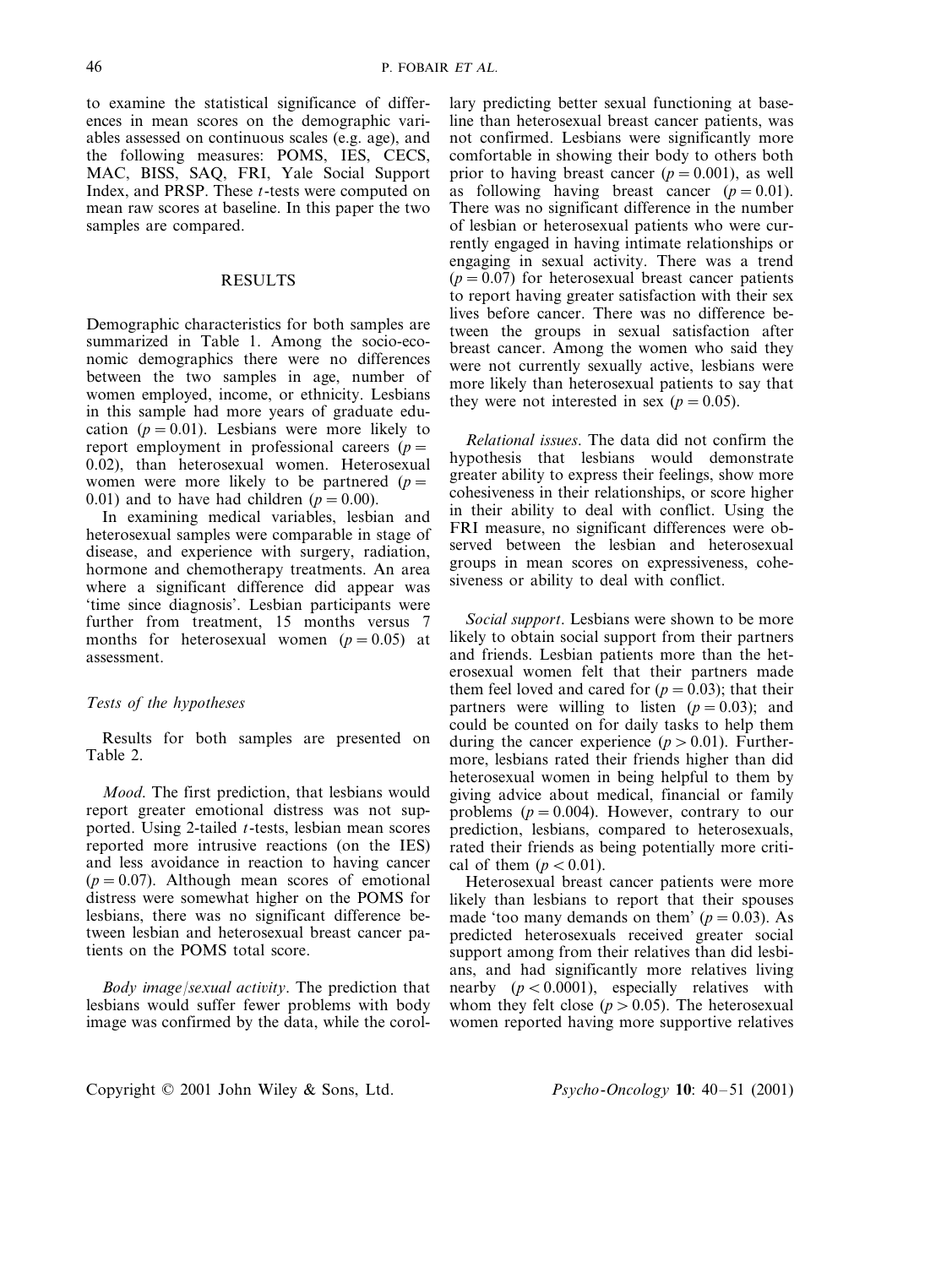to count on to help them with their daily tasks  $(p < 0.001)$ , and felt more satisfied with their relationships with relatives than did the cohort of lesbian breast cancer patients ( $p < 0.01$ ).

*Medical care*. The hypothesis predicting that lesbians would have a poorer perception of the medical care system than heterosexual women was supported on the PRSP. The lesbian breast cancer patients were significantly less satisfied with their physicians' care and the inclusion of their partner in medical treatment discussions than were the heterosexual patients  $(p < 0.01)$ . However, there were no significant differences between groups using the 11-item subscale of the CARES measure of communication with physicians and the patient's sense of control over treatment.

*Coping*. No predictions were made about group differences on the two measures of coping, the CECS, and the MAC, collected originally as process measures. Although there were no significant differences between the two groups in anxiety or depression control (on the CECS), lesbians were significantly more likely to report expression of their anger than were the heterosexual patients  $(p = 0.05)$ . Also, on the MAC, lesbians reported significantly less fighting spirit  $(p=0.02)$ , although they also reported significantly less fatalism than did heterosexual women  $(p=0.02)$ . Furthermore, lesbians used significantly less cognitive avoidance  $(p = 0.03)$ . No significant differences were found (on the MAC) between groups in their anxiety/preoccupation, or feelings of helpless/hopelessness.

#### DISCUSSION

We found both important similarities and important differences between the groups, demonstrating the value of systematic research comparing lesbian with heterosexual breast cancer patients. While scores on mood (POMS), sexual activity and relational issues were similar, differences were found in lesbian comfort with body image, some aspects of coping, sources of social support, and views of medical care.

Lesbian and heterosexual patients were similar in most of the demographic, medical, and psychological responses to their breast cancer experience. Important differences, in education, relationship status, and time since diagnosis require further discussion. While the lesbian sample had achieved more education, there were no significant differences between the two groups in income. It should be noted that previous research found lesbians typically achieving lower income despite higher education (O'Hanlan, 1991). Geographic location of the comparison study may account for the difference in education. The heterosexual group was dispersed throughout the eastern and midwestern states, where opportunities for access to higher education may vary. Not only were more heterosexual women married more often than the lesbians, they had significantly more children, pointing to an important difference in opportunity for education.

The difference in time since treatment between the two samples points to the difficulty in recruiting the small population of lesbian breast cancer patient to participate in the study. Although the San Francisco bay area is perceived as a haven for homosexuals due to the widespread local acceptance of diversity, it took considerable time for the lesbian research assistants to recruit the sample. Based on a statistical review of San Francisco bay area women diagnosed with breast cancer, the potential number of lesbians available to be in the study was higher than the number of participants who actually enrolled. Therefore, the time requirement (diagnosis 12–18 months before entrance to the study), important to the multicenter group therapy trial, was expanded to increase lesbian enrolment into the study. We hope there will be further studies with lesbian identified institutions able to provide effective and timely outreach.

Looking more closely at the measures for mood and coping, a complex picture evolves. While there were no significant differences between groups in emotional distress using the POMS, there were differences between the two groups using other related measures. The resulting picture is mixed in terms of strengths and vulnerabilities. On the one hand, the lesbians showed the strengths of active coping when they used less avoidance, expressed their anger and felt less fatalistic about having cancer, when compared with heterosexuals. On the other hand there was a trend for lesbian breast cancer patients to report more intrusive thoughts about their cancer and to experience less fighting spirit. These results indicate a delicacy of balance between optimism– pessimism and coping patterns (Classen *et al*.,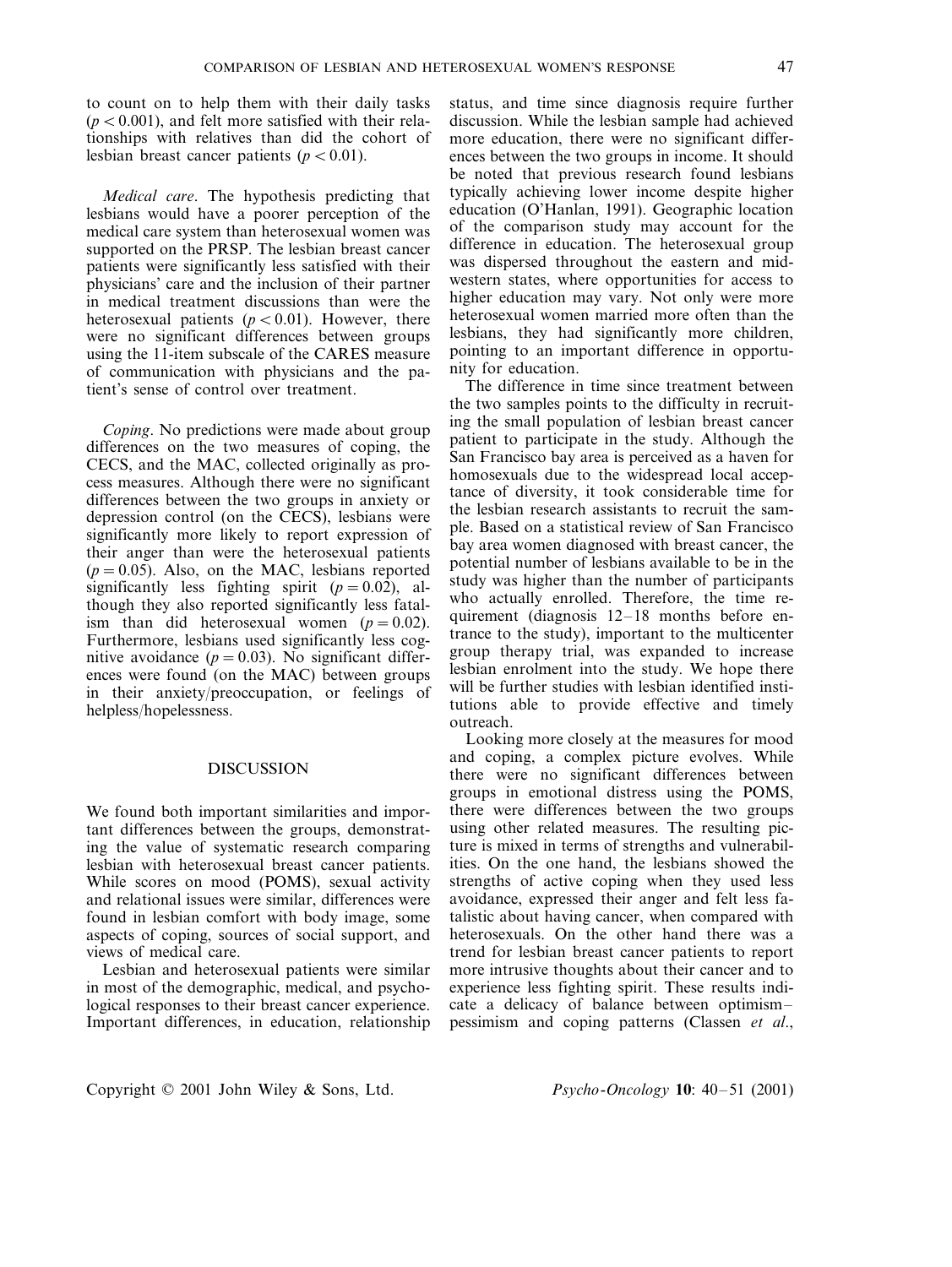1996). This complexity obtains for the heterosexual breast cancer patients as well. Heterosexuals were significantly more inclined to use avoidance in their thoughts about breast cancer. They coped by using more control over their expression of anger, were more fatalistic, and expressed more fighting spirit.

Results showing that lesbians in this study were comfortable with their body image before and after breast cancer are consistent with the observations of Loulan (1984), Herzog *et al*. (1992), and O'Hanlan (1995a,b), who found that lesbians had less concern about appearance, body size and weight than heterosexual women. According to these authors the lesbian culture places less emphasis on physical aspects of appearance than the heterosexual culture.

Two pictures of social support emerge from the results. Lesbian partners were rated significantly higher in providing love and care, being willing to listen, and helping with tasks, than heterosexual spouses. Friends of the lesbian breast cancer patients were significantly more likely to both give advice and to be more critical of their lesbian friend. While heterosexual breast cancer patients were more likely to have a spouse who made demands, they were also likely to have relatives who lived nearby, who helped them with tasks. The relatives were people the heterosexual patients felt close to, and with whom they felt they had a satisfying relationship. These results are consistent with the work of Bradford *et al*. (1994), who found that while lesbians did not have the same degree of social support from their given families, they had developed a broad chosen family that provided a supportive network of relationships.

That lesbian breast cancer patients were less satisfied with their physicians is not surprising given the results of scholarship given to this topic. Stevens and Hall (1988) found that 40% of the lesbians interviewed in their study feared receiving inferior care if they 'came out' with their doctor. Hitchcock and Wilson (1992) found that lesbian patients were uncomfortable in many health care situations, which led them to develop a strategy in which they anticipated the degree of risk in selfdisclosure to health professionals. As lesbians interacted with physicians and health care providers they observed their internal reactions and reevaluated how open to be in their communication.

#### *Implications of the study*

Health care professionals will find it helpful to know that there are differences in coping styles and sources of support between their lesbian and heterosexual populations. Being informed of the areas of cultural diversity, the increased vulnerability that lesbians experience in relation to the health care setting as well as the differences in coping style, i.e. expressing negative affect, can be useful in providing health care that is more understanding and sensitive to lesbians.

At the moment there are few comparison studies using lesbian subjects or reporting the Cronbach's alpha on total scores. In this study we were able to report the Cronbach's alpha on lesbian breast cancer patients using the following measures: The POMS, the IES, the CECS, the MAC, the FRI, the CARES: Medical Interaction Scale and the PRSP. For some measures, i.e. the BISS, the SAQ, and the SNSA, Cronbach's alphas were computed as single-item comparisons and are not reported here.

# LIMITATIONS OF THE STUDY

The size of the lesbian sample creates a limitation in interpreting the data results. As a pilot study it was unknown how difficult patient accrual would be. Future studies will hopefully be created and enjoy a more robust attendance in recruitment. Even with the limitation of this small initial sample, significant differences were found between lesbian and heterosexual breast cancer patients in ways of coping with the disease and treatment problems, comfort with their body image, sources of social support and comfort with their physicians.

This study did not stratify data by current or past treatments due to the size of the sample. The inability to separate or control for post-operative treatment and timing of this questionnaire may have impacted data. It is possible that ongoing radiation therapy, ongoing chemotherapy, those treatments remote in the prior year or never received at all may result in different perceptions and scores.

The significant difference in time since diagnosis can affect scores in variables sensitive to time such as mood and emotional distress. The difference between the two samples points to our desire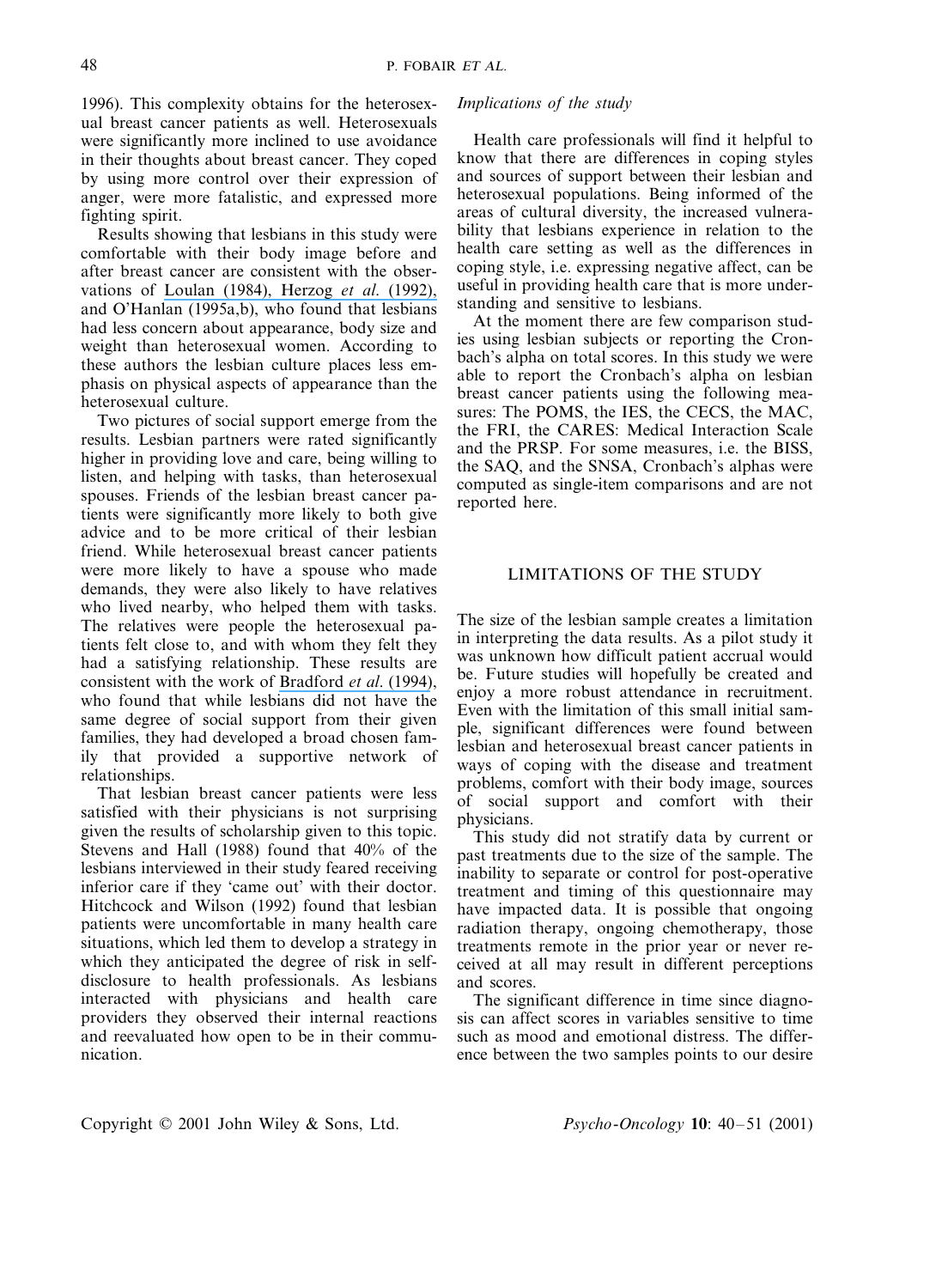to include lesbian breast cancer patients who were interested in the study. A time requirement (diagnosis 12–18 months before entrance to the study), important to the multicenter group therapy trial, was expanded to encourage lesbian access to the study. Future investigations are advised to recruit vigorously at the offices of breast surgeons, chemotherapists and radiotherapists.

Two additional limitations need to be discussed. The first relates to an administrative error in our use of the SAQ (Fallowfield LJ. 1993. Personal communication with Catherine Classen; Thirlaway *et al*., 1996). When the measures for this study were chosen, we used an incomplete version of the SAQ (Fallowfield, 1993). After the data was collected and analysed, we learned that we had only two-parts of a three-part measure. Questions about the quality of patients' sexual life were added in a separate measure, the BISS (Zarcone *et al*., 1993. The Body Image and Sexuality Scale for Women with Breast Cancer (BISS). Unpublished Scale). Though not identical measures, there is overlap between the missing section of the SAQ and the questions which were asked in the BISS. A second limitation involves the need for test-retest reliability studies using the Rating of Physician Scale designed by Warner and Zarcone, in 1993. This three-item PRSP was written to meet the needs of the multicenter study for early stage breast cancer patients (Classen *et al*., 2000). While significant results were found comparing lesbian and heterosexual breast cancer patients, we noticed that the Cronbach's alpha was low. We hope future studies will use the measure and provide further review of the Cronbach's alpha.

#### **CONCLUSION**

We have demonstrated that research concerning lesbian and heterosexual breast cancer patients can be carried out. The first prediction, those lesbians would report greater emotional distress was not supported. The prediction that lesbians would suffer fewer problems with body image was confirmed by the data, while the corollary predicting better sexual functioning at baseline than heterosexual breast cancer patients was not confirmed. We did not find confirmation for the prediction that lesbians would show greater ability to express their feelings, more cohesiveness in

their relationships, or that they would score higher in their ability to deal with conflict. Lesbians were shown to be more likely to obtain social support from their partners and friends. The hypothesis predicting that lesbians would have a poorer perception of the medical care system than heterosexual women was supported on the PRSP. We found differences in the way lesbian breast cancer patients coped with the problems of breast cancer. Lesbians were more likely to express their anger, were less fatalistic, used less cognitive avoidance, but reported less initial fighting spirit than the heterosexual women. We believe that these results are useful in describing areas of difference between lesbian and heterosexual breast cancer patients and will be helpful in future research.

#### ACKNOWLEDGEMENTS

Project sponsored by the National Cancer Institute, (NIH)  $\neq$  3 RO1 CA61309-02S1. The authors wish to thank Joan Bloom, PhD for editorial assistance with the paper.

#### REFERENCES

- Berkman LF. 1986. Social networks, support, and health: taking the next step forward. *Am J Epidemiol* **123**: 559–562.
- Berkman LF, Syme SL. 1979. Social networks, host resistance, and mortality: a nine year follow-up study of Alameda County residents. *Am J Epidemiol* **109**: 186–204.
- Berkman CS, Zinberg G. 1997. Homophobia and heterosexism in social workers. *Social Work* **42**(4): 319– 332.
- Bloom JR. 1982. Social support, accommodation to stress and adjustment to breast cancer. *Soc Sci Med* **123**: 559–562.
- Bloom JR. 1987. Psychological Aspects of Breast Cancer Group: psychological response to mastectomy. *Cancer* **59**(1): 189–196.
- Bloom JR, Stewart SL, Johnston M, Banks P. 1998. Intrusiveness of illness and quality of life of young women with breast cancer. *Psycho*-*Oncology* **7**(2): 89–100.
- Blumenthal SJ. 1998. Healthy women: 2000 and beyond. In *Textbook of Women*'*s Health*, Wallis L (ed.). Lippincott, Williams and Wilkins Publishing Co: Philadelphia.
- Bradford J, Ryan C. 1998. The National Lesbian Health Care Survey: an overview. In *The Sourcebook*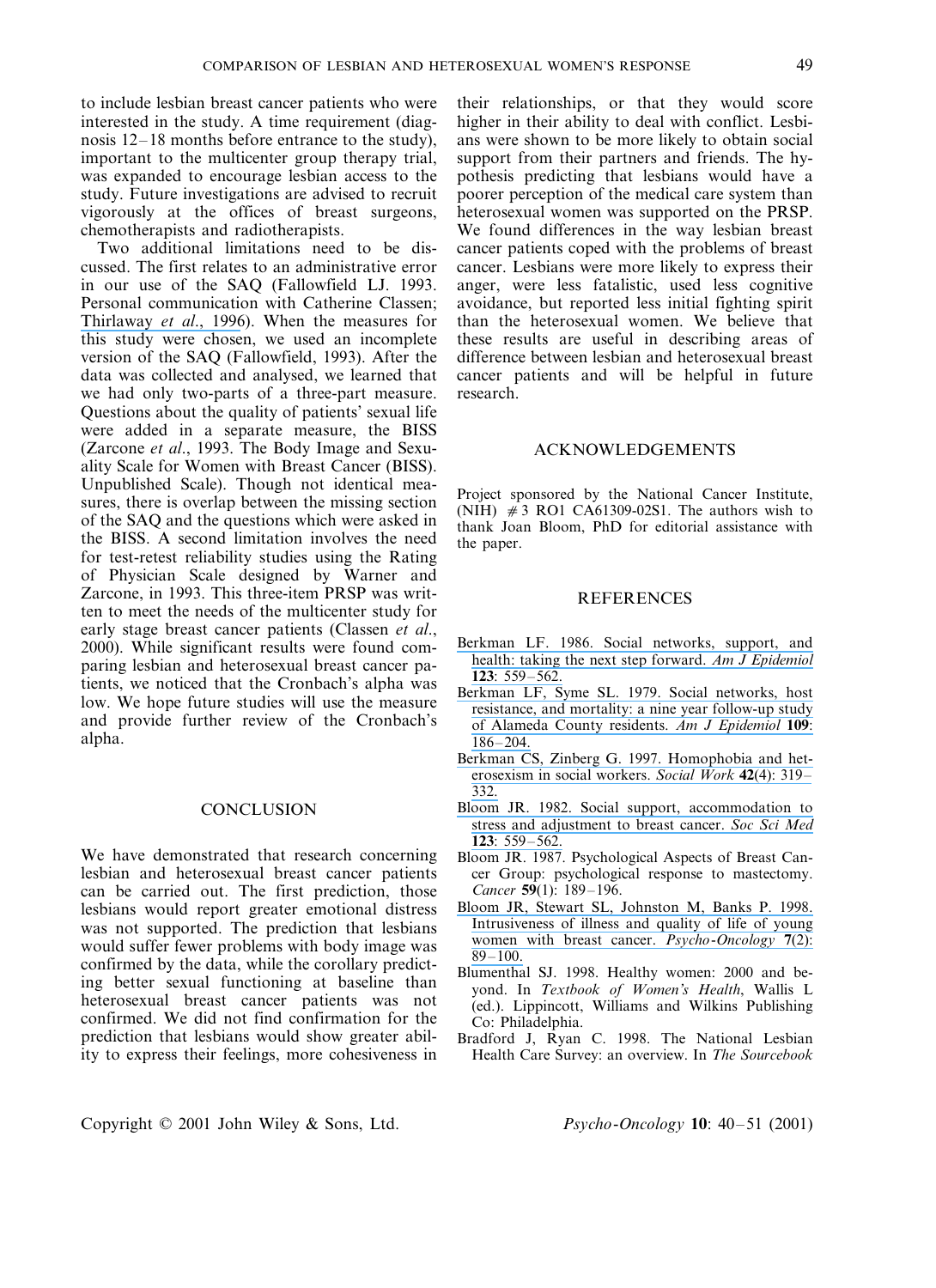*of Lesbian*/*Gay Health Care* (2nd edn), Shernoff M, Scott WA (eds). Nation Lesbian/Gay Health Foundation: Washington DC; 30.

- Bradford J, Ryan C, Rothblum ED. 1994. National Lesbian Health Care Survey: implications for mental health care. *J Consult Clin Psychol* **62**(2): 228–242.
- Bybee D. 1990. *Michigan Lesbian Survey: a Report to the Michigan Organization for Human Rights and the Michigan Department of Public Health*. Michigan Department of Health and Human Services: Detroit, MI.
- Carver CS, Pozo C, Harris SD, Noriega V, Scheier MF, Robinson DS, Ketcham AS, Moffat FL, Clark KC. 1993. How coping mediates the effect of optimism on distress: study of women with early stage breast cancer. *J Person Soc Psychol* **65**(2): 357–390.
- Classen C, Koopman C, Angell K, Spiegel D. 1996. Coping styles associated with psychological adjustment to advanced breast cancer. *Health Psychol* **15**(6): 434–437.
- Classen C, Koopman C, Atkinson A, DiMiceli S, Sonisch-Riggs G, Westendorp J, Morrow GR, Spiegel D. 2000. Group therapy for primary breast cancer patients: a randomized prospective multicenter trial (submitted).
- Cochran SD, Mays VM. 1988. Disclosure of sexual preference to physicians by black lesbian and bisexual women. *West J Med* **149**(5): 616–619.
- Dardick L, Grady K. 1980. Openness between gay persons and health professionals. *Ann Int Med* **93**: 115–119.
- Deevey S. 1990. Older lesbian women. An invisible minority. *J Gerontol Nurs* **16**(5): 35–39.
- Diamond M. 1993. Homosexuality and bisexuality in different populations. *Arch Sex Behav* 22(4): 291– 310.
- Ell  $\overline{K}$ , Nishimoto R, Tzipora M, Mantell J, Hamovitch M. 1989. A longitudinal analysis of psychological adaptation among survivors of cancer. *Cancer* **63**: 406–413.
- Fallowfield LT, Hall A. 1991. Psychosocial and sexual impact of diagnosis and treatment of breast cancer. *Br Med J* **47**(2): 388.
- Fallowfield L, Hall A, Maguire G, Baum M. 1990. Psychological outcomes of different treatment policies in women with early breast cancer outside a clinical trial. *Br J Med* **301**: 575–580.
- Ganz PA, Lee JJ, Sims MD, *et al*. 1992. Exploring the influence of multiple variables on the relationship of age to quality of life in women with breast cancer. *J Clin Epidemiol* **45**(5): 473–485.
- Ganz PA, Rowland JH, Desmond K, Meyerowitz BE, Wyatt G. 1998. Life after breast cancer: understanding women's health-related quality of life and sexual functioning. *J Clin Oncol* **16**(2): 501–514.
- Glascock E. 1981. Access to the traditional health care system by nontraditional women: perceptions of a cultural interaction. Paper presented at the American Public Health Association, Los Angeles.
- Greer S, Morris T, Pettingale KW. 1979. Psychological responses to breast cancer: effect on outcome. *Lancet* **2**: 785–787.
- Greer S, Moorey S, Watson M. 1989. Patients' adjustment to cancer: the Mental adjustment to Cancer (MAC) Scale vs clinical ratings. *J Psychosom Res* **33**: 373–377.
- Haynes BR, Taylor DW, Sackett DL (eds). 1979. *Compliance in Health Care*. Johns Hopkins University Press: Baltimore, MD; 1–22.
- Herzog DB, Newman KL, Yeh CJ, Warshaw M. 1992. Body image satisfaction in homosexual and heterosexual women. *Int J Eating Disorders* **301**: 575–580.
- Hitchcock JM, Wilson HS. 1992. Personal risking: lesbian self-disclosure of sexual orientation to professional health care providers. *Nurs Res* **41**(3): 178–183.
- Horowitz M, Wilner N, Alvarez W. 1979. Impact of Event Scale: a measure of subjective stress. *Psychosom Med* **41**(3): 209.
- Horowitz MJ, Field NP, Classen C. 1993. Stress response syndromes and their treatment. In *Handbook of Stress* (2nd edn), Goldberger L, Breznitz S (eds). The Free Press: New York; 757–773.
- Hurlbert DF, Apt C. 1993. Female sexuality: a comparative study between women in homosexual and heterosexual relationships. *J Sex Marital Ther* **19**(4): 315–327.
- Jarrett SR, Ramirez AJ, Richards MA, Weinman J. 1992. Measuring coping in breast cancer. *J Psychosom Res* **36**(6): 593–602.
- Johnson SR, Guenther SM, Laube DW, Keettel WC. 1981. Factors influencing lesbian gynecologic care: a preliminary study. *Am J Obstet Gynecol* **140**(1): 20– 28.
- Kang SH, Bloom JR. 1999. Social support and cancer screening among older black americans. *J Natl Cancer Inst* **85**(9): 737–742.
- Kass NE, Faden RR, Fox R, Dudley J. 1992. Homosexual and bisexual men's perceptions of discrimination in health services. *Am J Public Health* **82**(9): 1277–1279.
- Loulan J. 1984. *Lesbian Sex*. Spinsters Ink: Minneapolis, MN.
- McNair PM, Lorr M, Drappleman L. 1971. *POMS Manual*. San Diego Educational and Industrial Testing Services: San Diego, CA; 24–25.
- Moos RH, Moos BS. 1986. *Family Environment Scale Manual* (2nd edn). Consulting Psychologists Press, Inc: Palo Alto, CA.
- O'Hanlan KA. 1991. Risk of cancers and heart disease from lesbian lifestyle: Research needed. In *Proceedings of Women in Medicine Annual Meeting*. Taos, New Mexico. April 1991.
- O'Hanlan KA. 1995a. Recruitment and retention of lesbians in health research trials. Secondary author: Office of the Director of the National Institutes of Health, United States Department of Health and